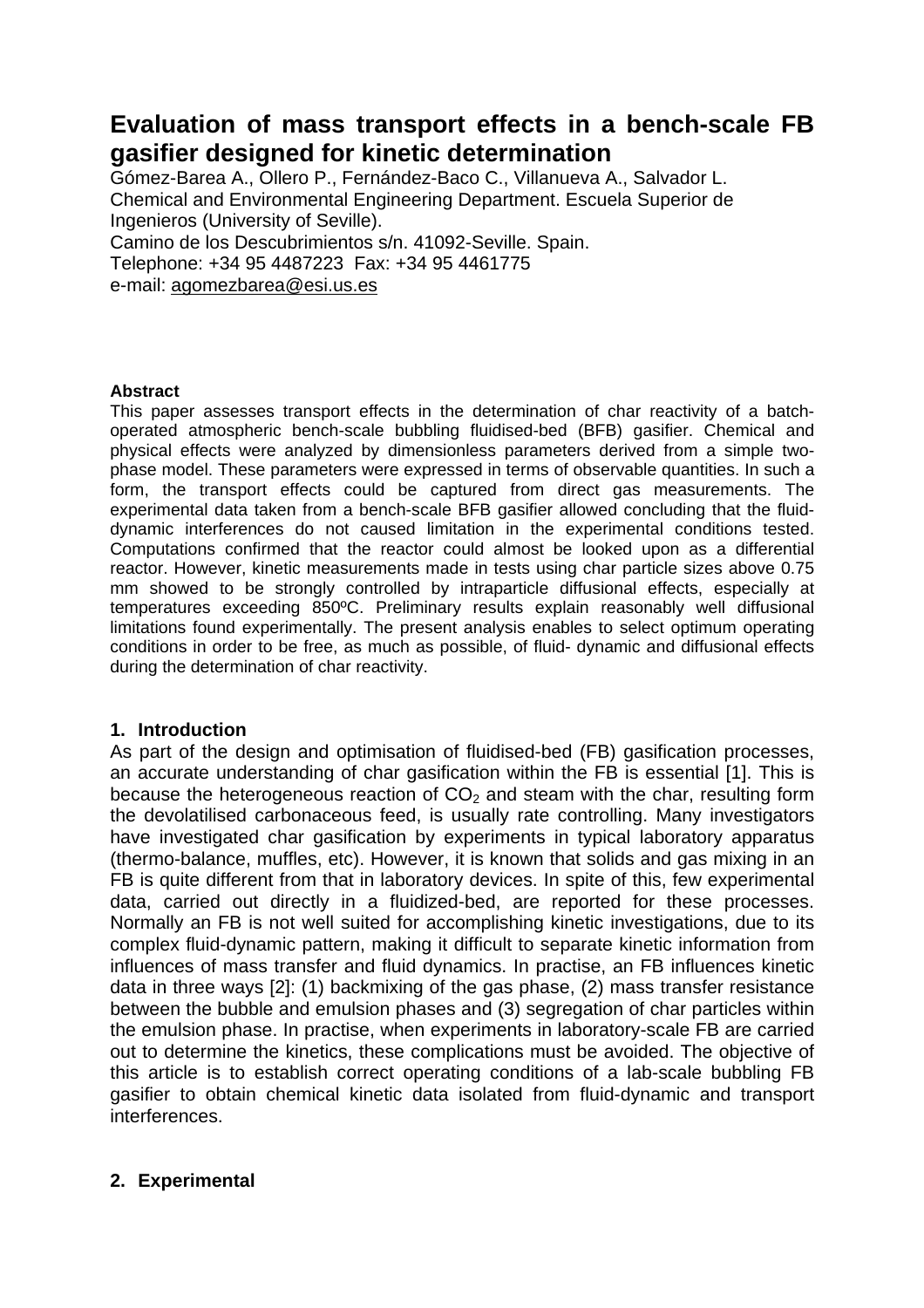Only a summary about the facility and the material used is presented here. Further details can be found in Refs. [3] and [4]**.**

## **2.1. Feedstock and inert material**

Ofite, a subvolcanic rock, was used as inert bed material. Ofite is a silicate with formula (Ca $Mg$ ·Fe·Ti·Al)<sub>2</sub>·(Si·Al)<sub>2</sub>O<sub>6</sub>. The ofite used in this study has an average particle size of 750  $\mu$ m and a particle density of 2620 kg/m<sup>3</sup>. The char selected is obtained from wood-matter from pressed-oil stone (WPOS), also called orujillo. The main characteristics of one of the samples used in the gasification tests are shown in Table 1 (Group 3). The char samples were ground in a mortar and after sieving two size ranges were obtained: -1000 to +500 um, and -2830 to +1410 um. Approximate mean values associated with each particle size range are 750, and 2100 µm, respectively.

## **2.2. Apparatus**

The FB gasifier consists of three parts, a preheating section (a fixed bed of sand), a reaction (bed) part, and the freeboard. The main body, the fluidized bed, is a refractory-lined stainless steel reactor AISI 316 (26.64 mm ID) with 3 mm wall thickness. The distributor plate drilled with 27 holes with 1 mm internal diameter. The reactor has a total height of 375 mm and has two sections, the bed zone of 26.64 mm ID and the freeboard of 52 mm ID. Bed and freeboard are surrounded by an electrical 6 kW<sub>th</sub> furnace controlled to maintain the desired reaction temperature (800-950ºC).

## **2.3. Test measurements and procedure**

A batch of approximately 1 g of char is fed in each test at the top of the bed. The gas flows up through the bed and leaves the freeboard section. It passes through a thimble filter to collect entrained particles. The gas sampling point is downstream of the cyclones. The composition of the gas produced (CO,  $CO<sub>2</sub>$  in the  $CO<sub>2</sub>$ -char gasification tests reported here) is measured continuously by a Siemens analyser and the flow rate of the outlet gas is measured by a rotameter. The reactor temperature is controlled by a PID, which manipulates the power input to the electrical furnace.

## **2.4. Experimental conditions**

The experimental conditions are detailed in Table 1 where the variables are listed in five groups. Group 1 represents variable which can be adjusted (within a small range) in an experiment in order to avoid hydrodynamic interferences. They are the gas-flow rate, the amount of char, and the Ofite (inert) inventory. Group 2 lists the main properties of the inert particles, which can, in principle, be selected from each test. Group 3 to 5 represent variables that can not be modified. Group 3 and 4 are fixed by kinetic determination constraints. Finally, Group 5 contains geometrical properties of the rig.

## **2.5. Treatment of data**

The char gasification reaction with  $CO<sub>2</sub>$  is given by the Boudouard reaction:

$$
C(s) + CO2(g) \rightarrow 2CO(g)
$$
 (1)

From the total gas flow rate,  $\mathcal{Q}_{_g}(t)$  and gas composition analysis,  $\ y_{co}(t)$  and  $\ y^{\textit{IN}}_{co_{_2}}$ , the

gas conversion is calculated by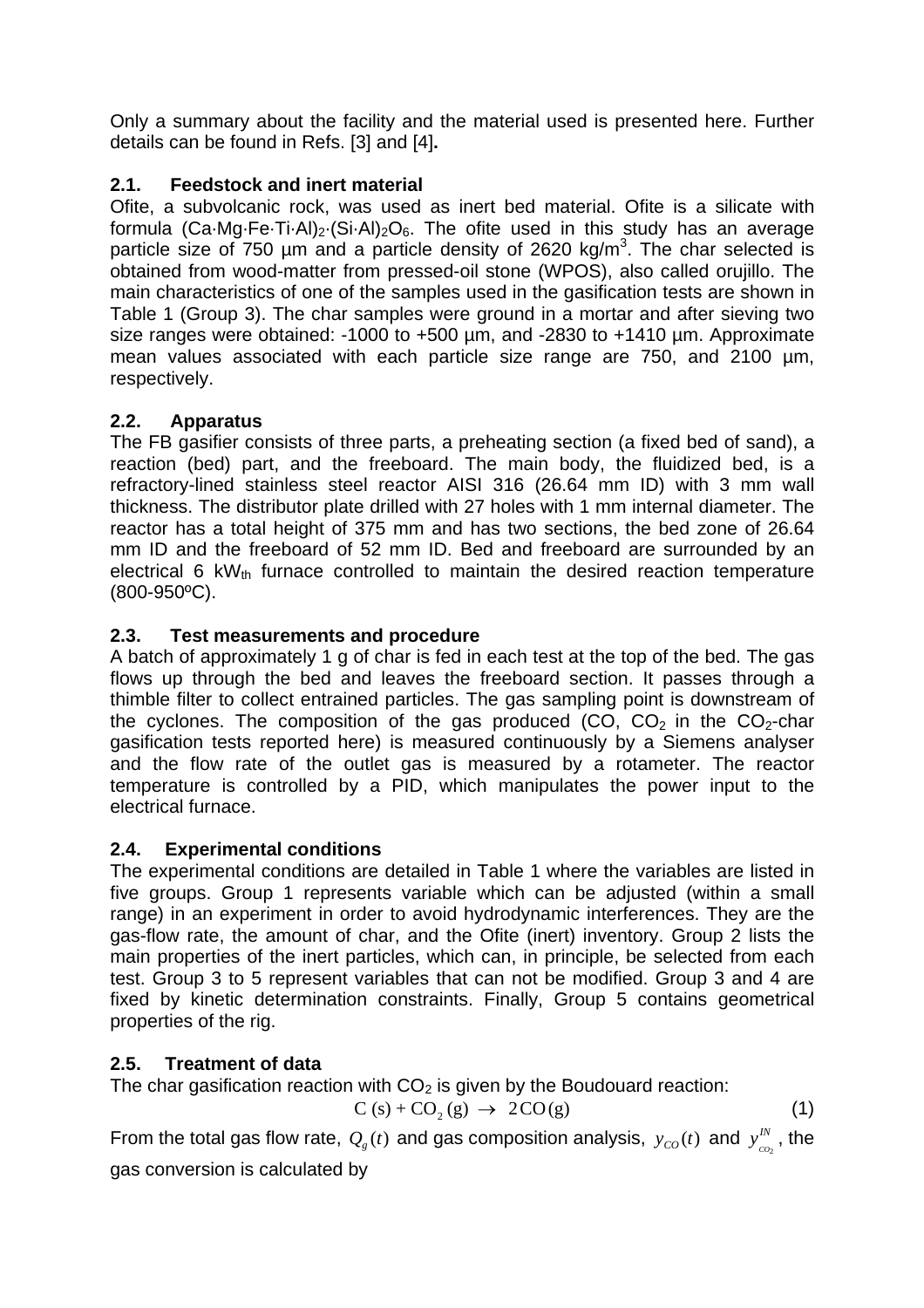$$
X_g(t) = \frac{y_{CO}(t)}{2 \cdot y_{_{CO_2}}^{N}}
$$
 (2)

The instantaneous overall rate of char conversion,  $dx/dt(t)$  is calculated by putting the rate of disappearance of solid carbon in the char equal to the rate of generation of CO according to Reaction (1). This leads to the following expression

$$
\frac{d\,x_c}{d\,t}(t) = \frac{12 \cdot y_{\text{co2}}^N}{22.4 \cdot w_{\text{c0}}} \cdot Q_g(t) \cdot X_g(t)
$$
\n(3)

where  $w_{c0}$  is the initial mass of carbon in the char sample. The carbon conversion is obtained by integrating Eq.(3),

$$
x_c(t) = \int_0^t \frac{d x_c}{d t}(t') dt'
$$
 (4)

#### **3. Modeling of hydrodynamic effects**

The gasifying agent passes the bed as bubbles and gas flowing through the emulsion phase. Reactions are assumed to occur only in the emulsion phase. For the reaction to take place at the internal surface of the particles,  $CO<sub>2</sub>$  has to overcome various resistances in its travel from the bubbles to the reacting sites of these surfaces. The  $d$ rop in  $CO<sub>2</sub>$  concentration affects the actual reaction rate, because the concentration at the reacting sites differs from that of the inlet gas stream. To evaluate the differences between the actual conversion and the conversion that would have been obtained if the concentration in the internal reacting sites of the porous char had been that at the entrance  $(c_{i_n})$ , we define the following global effectiveness factor:

$$
\eta_G = \frac{(-R)}{k c_{in}^n} \tag{5}
$$

where a n<sup>th</sup>-order kinetics has been assumed.  $\eta_c$  depends on the resistances involved during the  $CO<sub>2</sub>$  pathway. If the times of the physical transport processes are much smaller than the chemical reaction time, the kinetic measurements are directly valid for building up an expression for char gasification kinetics. However, if any resistance other than the kinetic one is of concern, diffusional effects will be present, and the intrinsic kinetics can not be directly obtained.

#### **3.1. Two-phase fluidised-bed model**

A basic two-phase approach has been applied to estimate the  $CO<sub>2</sub>$  concentration drop between the inlet  $c_{in}$  and the emulsion  $c_{i}$ . The details of the hypothesis made as well as the derivation of the equations below are fully covered elsewhere [3]. A molar balance for the gas in the bubble and emulsion phases in the units (mol  $m^2$  s<sup>-1</sup>) leads to

$$
\beta u_0 \, dc_b = k_b \, \varepsilon_b \left( c_e - c_b \right) dz \quad \text{with l.C. } z = 0 \quad c_b = c_{in} \tag{6}
$$

$$
(1-\beta)u_0(c_{in}-c_e)=\int\limits_0^{L_f}k_b\,\varepsilon_b(c_e-c_b)\,dz+\varepsilon_c\,\left(\eta_p k\,c_e^n\right)L_f\tag{7}
$$

Where  $\beta$  is dimensionless excess gas velocity, defined by Eq. (19) and  $\eta_{n}$  is the particle effectiveness factor defined in Eq.  $(17)$ . The CO<sub>2</sub> concentration at the outlet stream (at  $z = L<sub>f</sub>$ ) is the result of the contribution of both bubble and emulsion gas concentrations, thus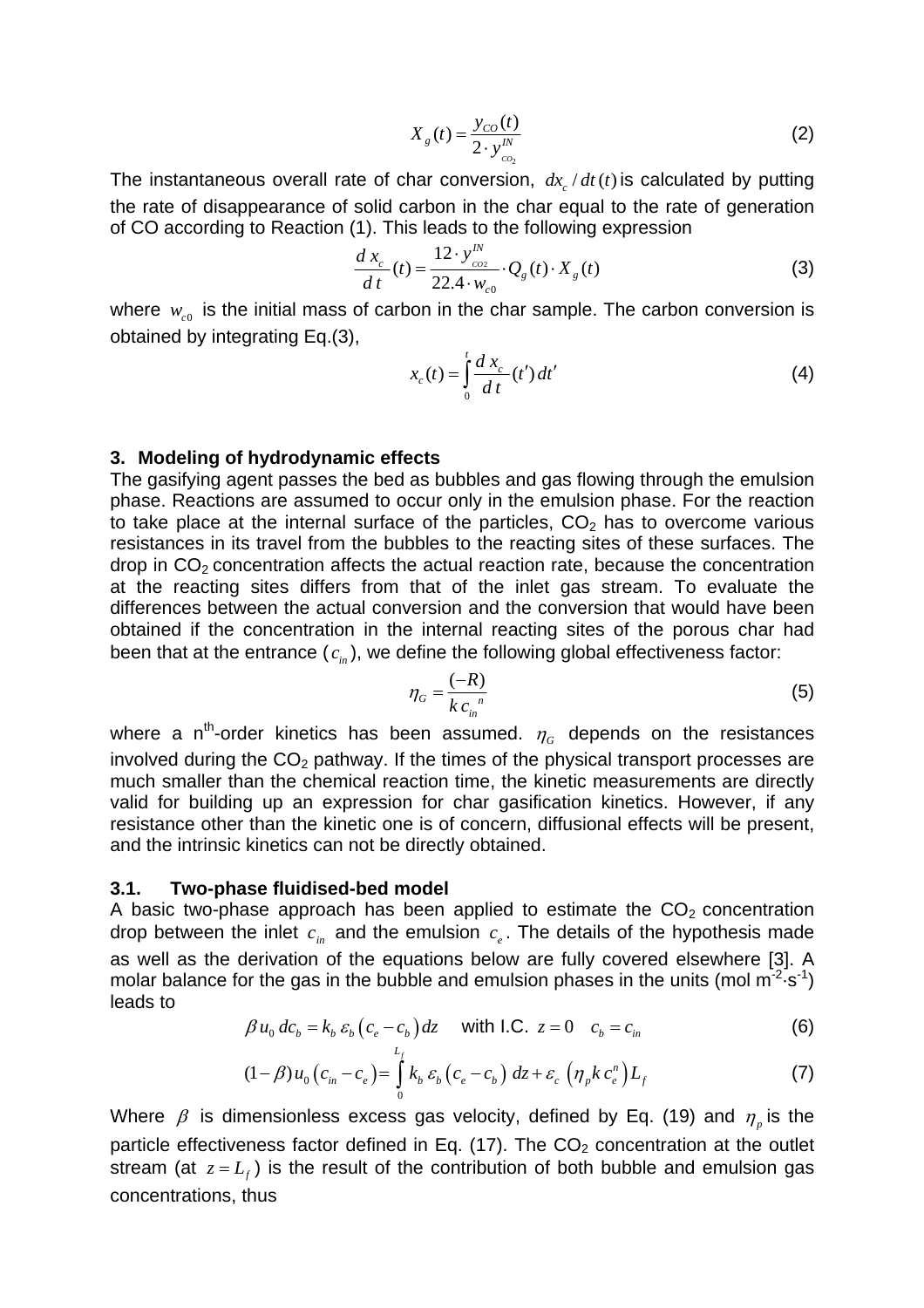$$
c_{\text{out}} = \beta c_b + (1 - \beta) c_e \tag{8}
$$

The gas conversion and the interphasic effectiveness are defined, respectively, as

$$
X_{g} = (1 - c_{out} / c_{in}) \qquad \text{and} \qquad \eta_{ph} = c_{e}^{n} / c_{in}^{n} \tag{9}
$$

## **3.2. Dimensionless governing parameters**

By integrating Eqs. (6)-(7) (see Ref. [3] for details), expressions for  $\eta_{ph}$  and  $X_g$  as function of two dimensionless numbers  $N_a$  and  $Da_R$  can be written as

$$
\frac{(1 - X_{g} / N_{a})^{n}}{X_{g} / N_{a}} = \frac{N_{a}}{Da_{R}} \quad \text{and} \quad \frac{\eta_{ph}}{(1 - \eta_{ph})^{1/n}} = \frac{N_{a}}{Da_{R}}
$$
(10)

where the dimensionless parameters  $Da<sub>R</sub>$  and N<sub>a</sub> are defined as

$$
Da_R = K_v L_f / u_0 \tag{11}
$$

$$
N_a = 1 - \beta \exp(-NTU/\beta) \tag{12}
$$

 $Da<sub>R</sub>$  is the Damköhler number at reactor scale. It compares the relative importance of gas residence time  $L_f / u_0^+$  and char reaction time  $K_v^{-1}.$  This latter is defined as

$$
K_{\nu} = \varepsilon_c \eta_p k \, c_e^{n-1} \quad \text{(s}^{-1}) \tag{13}
$$

The second dimensionless group, the dimensionless concentration  $N_a = (c_{in} - c_{out})/(c_{in} - c_{out})$  $c_e$ ) is based on two parameters: the number of transfer units, NTU and  $\beta$ , which are defined as

NTU = 
$$
k_b \varepsilon_b L_f / u_o
$$
 and  $\beta = (u_o - u_{mf}) / u_o$  (14)

In Eq. (13),  $\varepsilon$  is the char hold-up in the bed, while  $k<sub>h</sub>$  in Eq. (14) is the bubble to emulsion mass-transfer coefficient in  $s<sup>-1</sup>$ . The correlation used is given by Ref. [6],

$$
k_b = 2u_{mf} / d_b + 5.7 \left( D_g \varepsilon_{mf} \right)^{0.5} g^{1/4} / d_b^{1.25} \quad (s^{-1})
$$

### **3.3. Dimensionless reactor observable**

Equations (10) can not give directly the interphasic effectiveness factor, since the intrinsic kinetics is not known. By combining the two expressions in Eq. (10) the following equation for  $\eta_{nk}$  is obtained

$$
\eta_{ph} = \left[1 - X_g / N_a\right]^n \tag{16}
$$

This directly gives the effectiveness factor as a function of gas conversion and  $N_{a}$ . The group  $X_{g} / N_{a}$  is an observable, because it is not required to know the intrinsic kinetic constant.  $X_{g} / N_{a}$  is directly calculated by measuring the gas conversion and by estimating the number  $N_a$ , which is calculated from fluid-dynamic information (see Table 2).

### **4. Evaluation of transport effects in FB experiments**

Figure 1.a. displays the expression given by Eq. (16). More specifically,  $\eta_{ph}$  is presented as a function of the group  $X_{\varphi}/N_{\varphi}$  (in %) for various reaction orders, *n*. It is seen that the interphasic effectiveness is over 0.9 for low values of  $X_{o}/N_{a}$ , (typically below 0.10) and reaction orders up to 1. The larger  $X_{g}/N_{a}$ , the smaller  $\eta_{ph}$  and so, the higher the fluid-dynamic interaction. For a given gas conversion, the parameter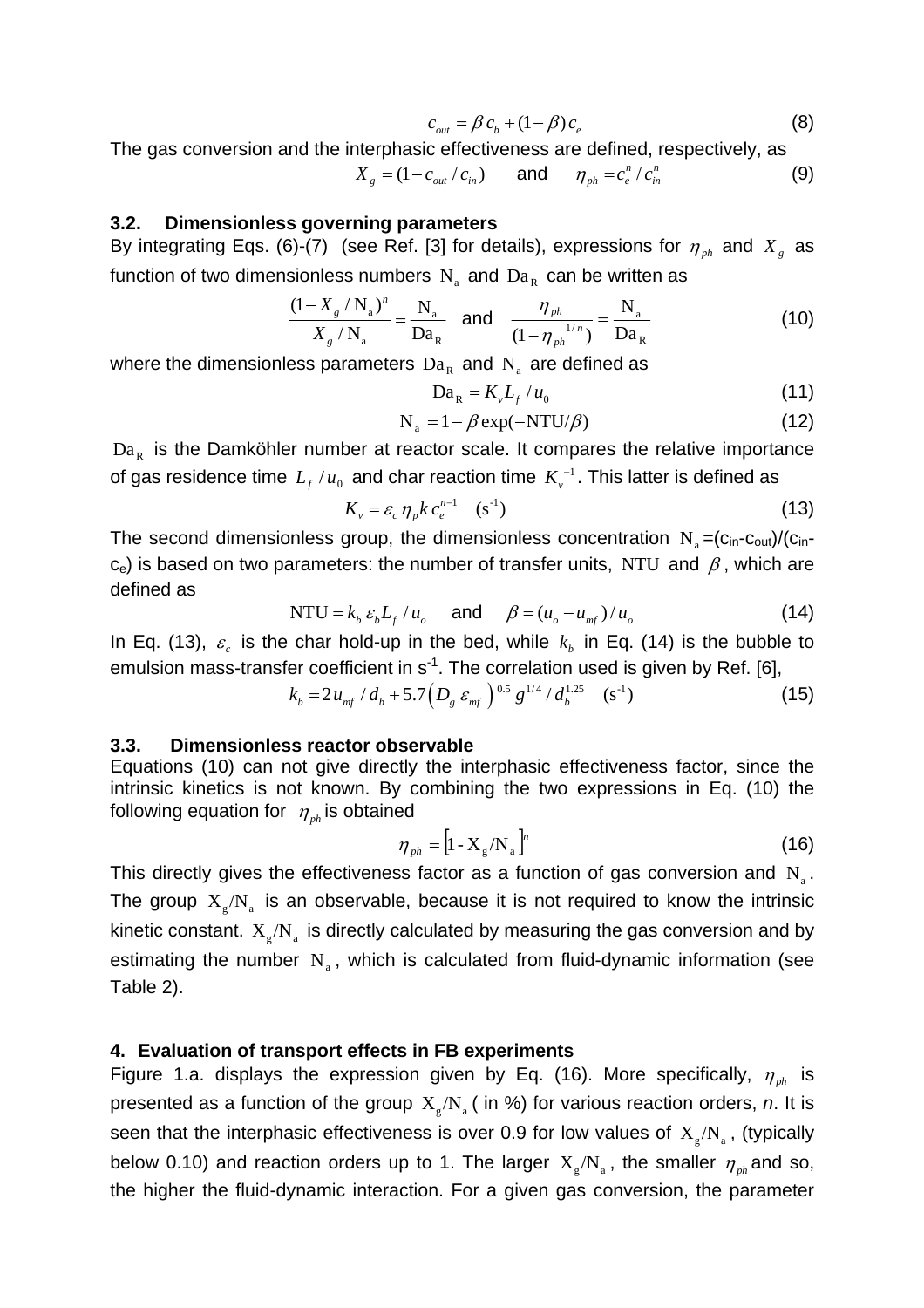N<sub>a</sub> is the key for the assessment of transport limitations. N<sub>a</sub> depends on  $\beta$  and NTU according to Eq. (12). Figure 1.b. displays graphically this relationship. As seen, values of NTU, higher than unity, approximately give  $N_a > 0.92$  for  $\beta < 0.5$  $(u_0 < 2 u_{\text{m}f})$ . However, the experiments in our rig have been carried out at  $u_0 \sim 0.8$  m/s with a typical minimum fluidising velocity of  $u_{\text{ref}}$  ~0.2 m/s. This corresponds to  $\beta$  of around 0.75 and NTU needs to be larger than 2.5 to guarantee values of  $N_a$  above 0.95.

Typical values of *n* for the gasification reaction at atmospheric pressure ranges between 0.4 and 1 [4]. In this scenario,  $\eta_{ph}$  remains between 0.9 and 1 for  $X_{\alpha}/N_{\alpha}$  <0.1 as is shown in Figure 1.a. Thus, when the transport of reactant between the bubble and the emulsion can be neglected, i.e.  $N_a \sim 1$ , gas conversion determines the interphasic effectiveness factor. For instance for *n*=1 and a gas conversion of 0.2 (20%), the typical effectiveness factor is around 0.8. To improve this situation, a plausible measure could be to decrease the relative amount of char to inert in the reactor by decreasing the initial batch of char. This could lead to lower gas conversion, and the FB could be looked upon as a differential reactor. Actually, if  $N<sub>a</sub>$  is close to unity but the reaction is fast, the interphasic effectiveness would be lower than unity. Only if the combined group  $N_a/Da_p$  becomes low enough, the effectiveness would tend to unity, and the transport effects associated with the FB fluid-dynamics would disappear. By establishing a minimum threshold for the interphasic effectiveness,  $\eta^*$ , the gas conversion that would guarantee a effectiveness equal to or higher than  $\eta^*$  should fulfil the criterion  $X_g \le N_g (1 - \eta^{*n})$ . For

the experimental conditions in our rig (see Table 1)  $N_a$  ranged between 8 and 12. Consequently, the time for the bubbles to flush out the  $CO<sub>2</sub>$  during the passage through the bed was small  $(-0.015 \text{ s})$  compared with the residence time  $(-0.14 \text{ s})$ . The reason was probably the small bubble size (typically from 5 to 9 mm). Bubble velocities were computed within the range of 0.7-0.8 m/s. Therefore,  $N_{a}$  was very close to unity. In spite of this, as Figure 4 shows, typical gas conversions ranged between 0.03 and 0.12. This leads to interphasic effectiveness factors between 0.90 and 0.98, for reaction orders between 0.8 and 0.4 (typical for biomass char gasification reactions [4]).

Figure 2 presents the experimental curves of gas conversion vs. time for four different tests carried out at a  $CO<sub>2</sub>$  partial pressure of 0.20 bar. All the tests were performed under similar fluid-dynamic conditions. There are two curves for each temperature (850ºC and 900ºC), one corresponding to 0.75 mm initial char particle size and another to 2.1 mm char. The curves corresponding to char particle size of 0.75 mm, clearly appear well-defined with a peak at low times and a tail at long times. On the contrary, the curves corresponding to the larger char size (2.1 mm) show noisier shapes. The curves are not sharp and remain flat during a longer period of time. As already discussed, effectiveness factors associated with the hydrodynamic interferences in the conditions presented in Table 1 are around 0.95. This small value does not explain the marked differences found in Figure 2. Thus, we guess that intraparticle transport effects at the boundary layer and inside the porous char particles are responsible for the strong rate limitation found experimentally. To asses these diffusional effects, we define a particle effectiveness factor, <sup>η</sup> *<sup>p</sup>* as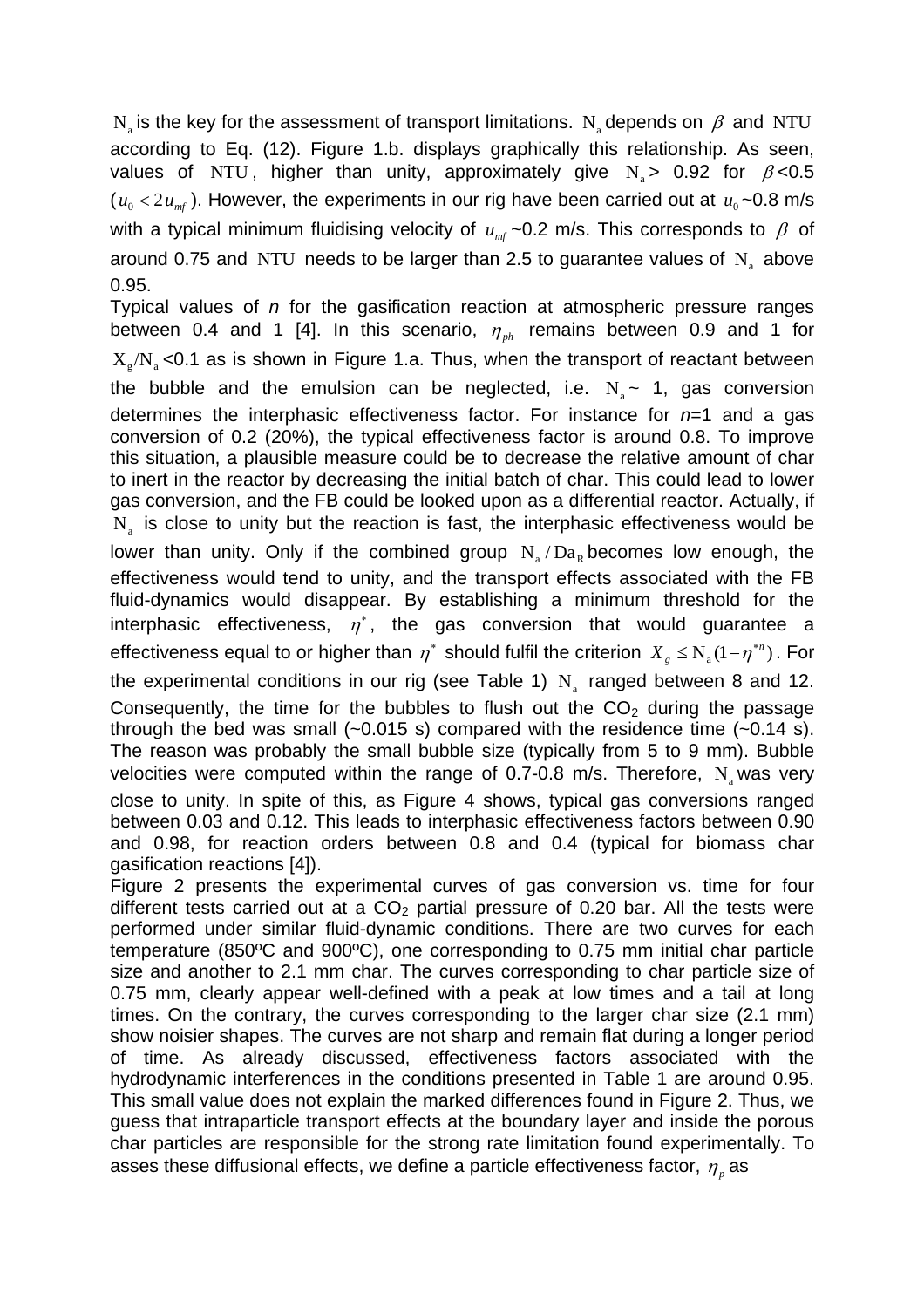$$
\eta_p = \frac{(-R)}{k_e c_e^n} = \eta_e \cdot \eta_i \tag{17}
$$

Then,  $\eta_G = \eta_{ph} \cdot \eta_p$  In Ref. [3] a simple approach for calculating these effects are given in detail. Figure 3 displays the different effectiveness factors (interphasic, external, external and global) vs. char particle conversion for two of the tests presented in Figure 2 carried out at 0.20 bar  $CO<sub>2</sub>$  partial pressure and 900<sup>o</sup>C using 0.75 and 2.1 mm char particle sizes. As seen, the global effectiveness varies with conversion and can be rather low (around 0.65) at 900 ºC for the 2.1 mm char. At higher temperatures, the global effectiveness is practically the same as the intraparticle effectiveness factor. This clearly shows that the overall process is controlled by the diffusion of  $CO<sub>2</sub>$  within the porous char particle. On the other hand, intraparticle and interphasic effects contribute similarly to the overall diffusional resistance in experiments carried out with small particle size. However, the global resistance is much smaller than those found at higher particle size. These findings are helpful for a deeper understanding of the processes taking place in a typical test to determine char reactivity. Thus, this work provides guidelines for taking measures to enable correct operation of a lab-scale FB gasifier within a controlled operating region in order to avoid falsified kinetics.

### **5. Conclusions**

This paper deals with the role of transport effects during char reactivity tests in a semi-continuous lab-scale FB gasifier operated in bubbling regime. The results showed that the resistance between phases was not the controlling factor. However, despite gas conversion is relatively low (between 3-12%), the interphasic effectiveness ranged between 0.90-0.98. In such a situation, the actual effectiveness depended almost entirely on the gas conversion attained in the reactor. A criterion has been developed to determine the maximum permitted gas conversion for a given test in order to establish the interphasic effectiveness factor above a critical value. Comparisons made between tests at different char particle size, keeping the fluiddynamic parameters constant, revealed char particles to be strongly diffusion-limited when using 2.1 mm char. To carry out proper char reactivity tests in the rig presented in this work, gas conversion should be maintained lower than 10%. In addition, use of char particle size above 0.75 mm should be avoided. Otherwise, transport limitations can impede the correct determination of intrinsic reactivity.

### **Acknowledgements**

The authors thank the financial support of the Commission of Science and Technology (CICYT) of Spain. One of us (A.G.) expresses his gratitude for the hospitality extended to him by Prof. Bo Leckner, Dr. Henrik Thunman and Dr. Germán Maldonado at the Department of Energy Conversion of Chalmers University of Technology, Sweden. Stimulating discussion and helpful comments by Bo Leckner are specially recognised.

## **Nomenclature**

Ar Archimedes number defined by  $Ar = d_p^3 \rho_g (\rho_p - \rho_g) g / \mu^2$ , –

 $c_{in}$  inlet  $CO<sub>2</sub>$  concentration, kmol·m<sup>-3</sup>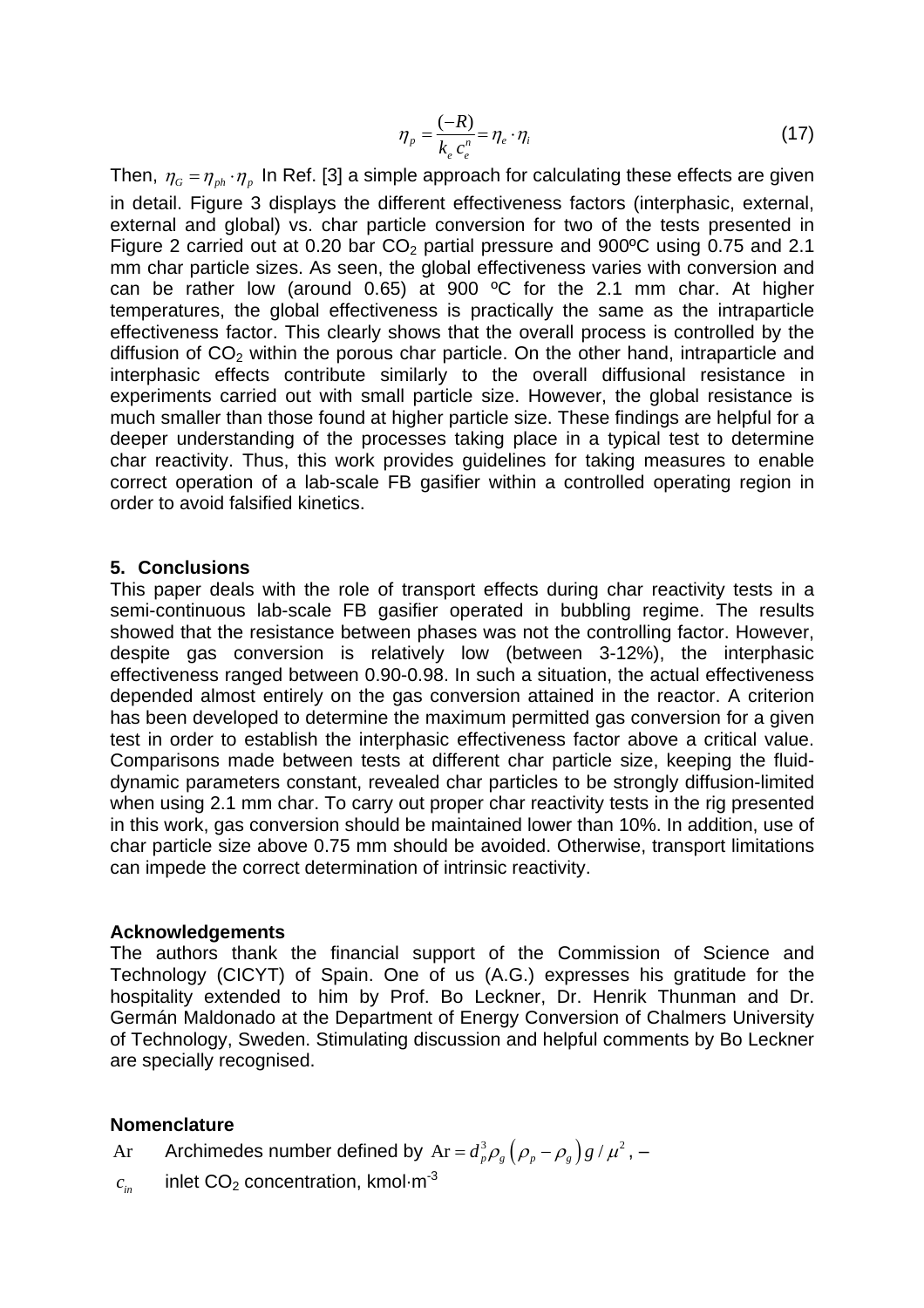- $c<sub>e</sub>$   $CO<sub>2</sub>$  concentration in the emulsion, kmol $\cdot$ m<sup>-3</sup>
- $c<sub>b</sub>$  CO<sub>2</sub> concentration in the bubbles, kmol·m<sup>-3</sup>
- $c_{out}$  outlet  $CO<sub>2</sub>$  concentration, kmol·m<sup>-3</sup>
- *dbm* maximum bubble diameter, m
- $d_{b0}$  initial bubble diameter, m
- $d_b$  bubble diameter, m

 $d_{\scriptscriptstyle b,av}$  average (through the bed height  $L_{\scriptscriptstyle f}$  ) defined by  $d_{\scriptscriptstyle b,av}$ 1/ *Lf*  $d_{b,av} = 1/L_f \int d_b dz$ , m

0

- d<sub>s</sub> average diameter of Ofite, m
- *<sup>p</sup> d* instantaneous average diameter of char particles, m
- *d<sub>or</sub>* diameter of holes on the distributor, m
- $Da_n$  Damköhler number at reactor scale defined by eq. (11),  $-$
- $D_{\rm g}$ *g* diffusivity of CO2 in the gas mixture,  $m^2 \cdot s^{-1}$
- *D<sub>t</sub>* bed diameter, m
- $dx/dt$  carbon conversion rate, s<sup>-1</sup>
- *g* acceleration of gravity, 9.81 m·s<sup>-1</sup>
- *H* bed height of the pipe containing the FB, m
- $k$  n<sup>th</sup>-order kinetic constant,  $(kmol·m<sup>-3</sup>)<sup>1-n</sup>$
- $k<sub>h</sub>$  interchange coefficient for  $CO<sub>2</sub>$  between bubble and emulsion, s<sup>-1</sup>
- $K_v$  apparent pseudo-first order chemical kinetic constant in the bed,  $s^{-1}$
- $l_{or}$  spacing between adiacent holes on the distributor, m
- L<sub>mf</sub> bed height at minimum fluidisation conditions, m
- *L<sub>f</sub>* bed height calculated by  $L_f = L_{mf} (1 \varepsilon_h)$ , m
- *n* reaction order, –
- $N<sub>r</sub>$  hole density of the distributor, m<sup>-2</sup>
- $N_a$  dimensionless number, defined by eq.(12), –
- NTU Number of transfer units, defined by Eq. (14), -
- $p_{in}$  inlet  $CO<sub>2</sub>$  partial pressure, bar.
- $\mathcal{Q}_g$  gas volumetric flowrate for normal conditions, Nm<sup>3</sup>·s<sup>-1</sup>
- $\text{Re}_{m\text{f}}$  Reynolds number at minimum fluidisation, defined by  $\text{Re}_{m\text{f}} = d_s \rho_s u_{m\text{f}} / \mu$ ,-
- $\text{Re}_{p}$  particle Reynolds number defined by  $\text{Re}_{p} = d_{s} \rho_{p} u_{0} / \mu$ , –
- $(-R)$  observed reaction rate, kmol·m<sup>-3</sup>
- Sh Sherwood number, –
- Sc Schmidt number, –
- *T<sub>in</sub>* inlet gas temperature, <sup>o</sup>C
- *t* time, s
- $u_0$  superficial velocity, m·s<sup>-1</sup>
- $u_b$  velocity of bubble, m·s<sup>-1</sup>
- $u_{\text{br}}$  relative velocity of bubble, m·s<sup>-1</sup>
- $u_{\text{mf}}$  minimum fluidisation velocity, m.s<sup>-1</sup>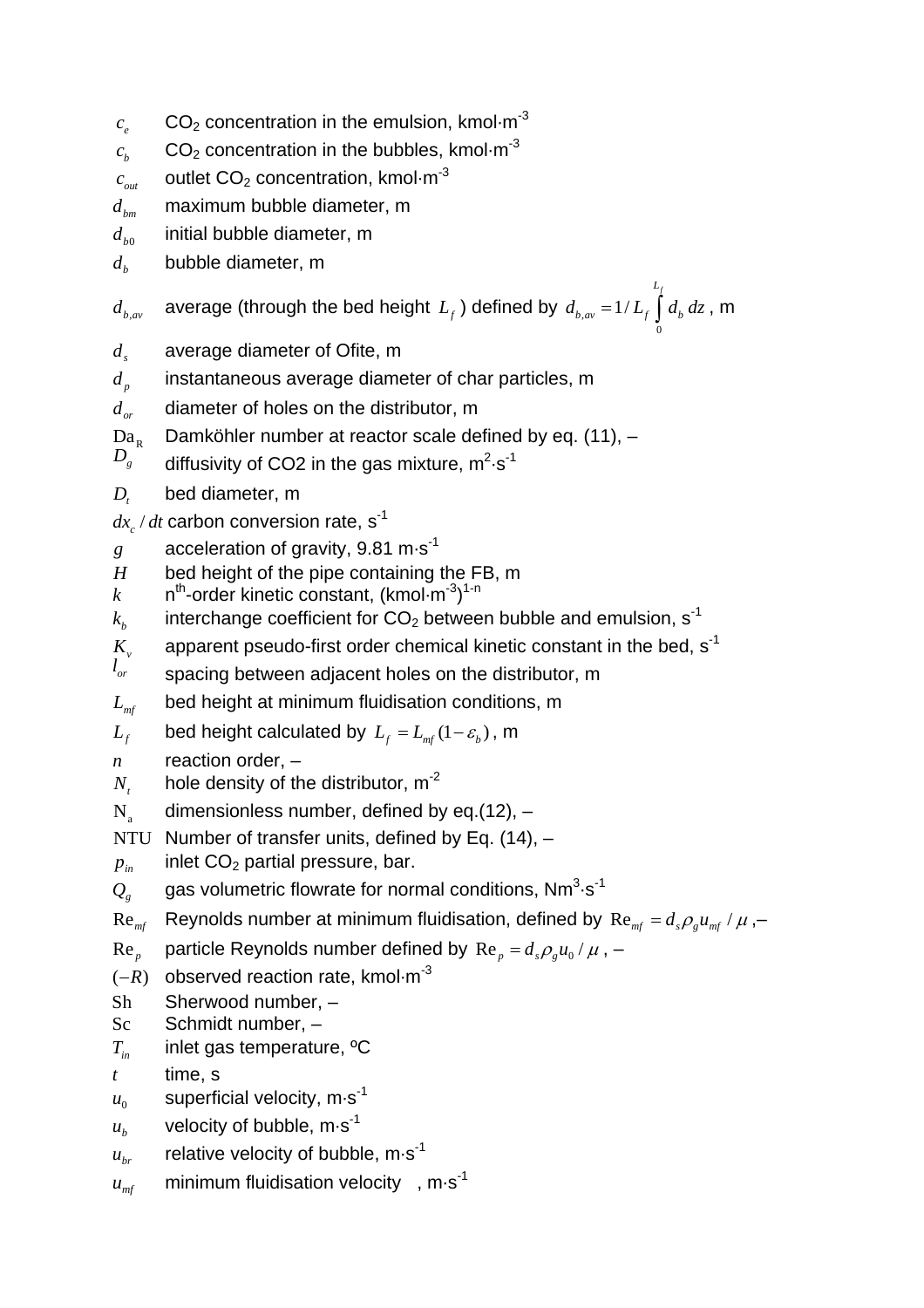- $w_c$  instantaneous mass of char inside the FB, kg
- $w_{c0}$  initial mass of char inside the FB, kg
- *w* inert (Ofite) inventory inside the FB, kg
- *X <sup>g</sup>* gas conversion, % or kmol/kmol
- $x_c$  char conversion,  $-$
- $y_{co}$  outlet CO gas fraction,  $-$
- *CO*2 *IN* inlet  $CO<sub>2</sub>$  gas fraction,  $-$
- *z* axial coordinate, m

## **Greek**

- $\beta$  dimensionless parameter. Also coefficient used in Fig.5, –
- $\varepsilon_{\scriptscriptstyle m\!f}$  porosity at minimum fluidisation conditions,  $-$
- $\varepsilon_{\scriptscriptstyle b}$  fraction of bubble in bed, m<sup>3</sup> bubble $\cdot$ m<sup>-3</sup> bed
- $\varepsilon_c$  char bed hold-up  $\varepsilon_c = (1 \varepsilon_{m} / (1 \varepsilon_b) v_c)$ , m<sup>3</sup> char·m<sup>-3</sup> bed
- $\eta_c$  global effectiveness, defined in Eq. (5),  $-$
- $\eta_{ph}$  interphase effectiveness factor,  $-$
- $\eta_p$  particle scale effectiveness factor, defined in Eq. (17),  $-$
- <sup>η</sup>*e* external effectiveness factor at particle scale, –
- $\eta_i$  internal effectiveness factor at particle scale,  $-$
- $\mu$  gas viscosity, Pa-s<sup>-1</sup>
- $\phi_s$  inert particle sphericity,  $-$
- $v_c$  bed char hold up  $v_c = [1 + (w_s/(w_c x_c)) \cdot (\rho_c / \rho_s)]^{-1}$ , m<sup>3</sup> char $\cdot$  m<sup>-3</sup> particles
- $\rho_{c0}$  initial density of the char particles, kg $\,$ m<sup>-3</sup>
- $\rho_{g}$  gas density, kg $\cdot$ m<sup>-3</sup>
- $\rho_p$  average density of particles (char + inert) in bed, kg $\cdot$ m<sup>-3</sup>
- $\rho$  density of inert, kg·m<sup>-3</sup>

## **Literature**

[1] C. Luo TW, M. Nakamura, S. Uemiya, T. Kojima\*. Development of FBR measurement of char reactivity to carbon dioxide at elevated temperatures. Fuel 2001;80:233.

[2] Bjerle I. EH, Svensson O. Gasification of Swedish Black Shale in the Fluidized Bed. Reactivity in Steam and Carbon Dioxide Atmosphere. Ind. Eng. Chem. Process Des. Dev. 1980;19:345.

[3] Gomez-Barea A, Ollero P, Leckner B. Mass transport effects during determination of gas-solid reaction kinetics in fluidised bed. Submitted to Chemical Engineering Science 2006.

[4] Gómez-Barea A, Ollero P, Fernández-Baco C, Salvador L. Study of diffusional effects during fluidised bed biomass-char gasification reactivity tests. Submitted to Biomass and Bioenergy, 2006.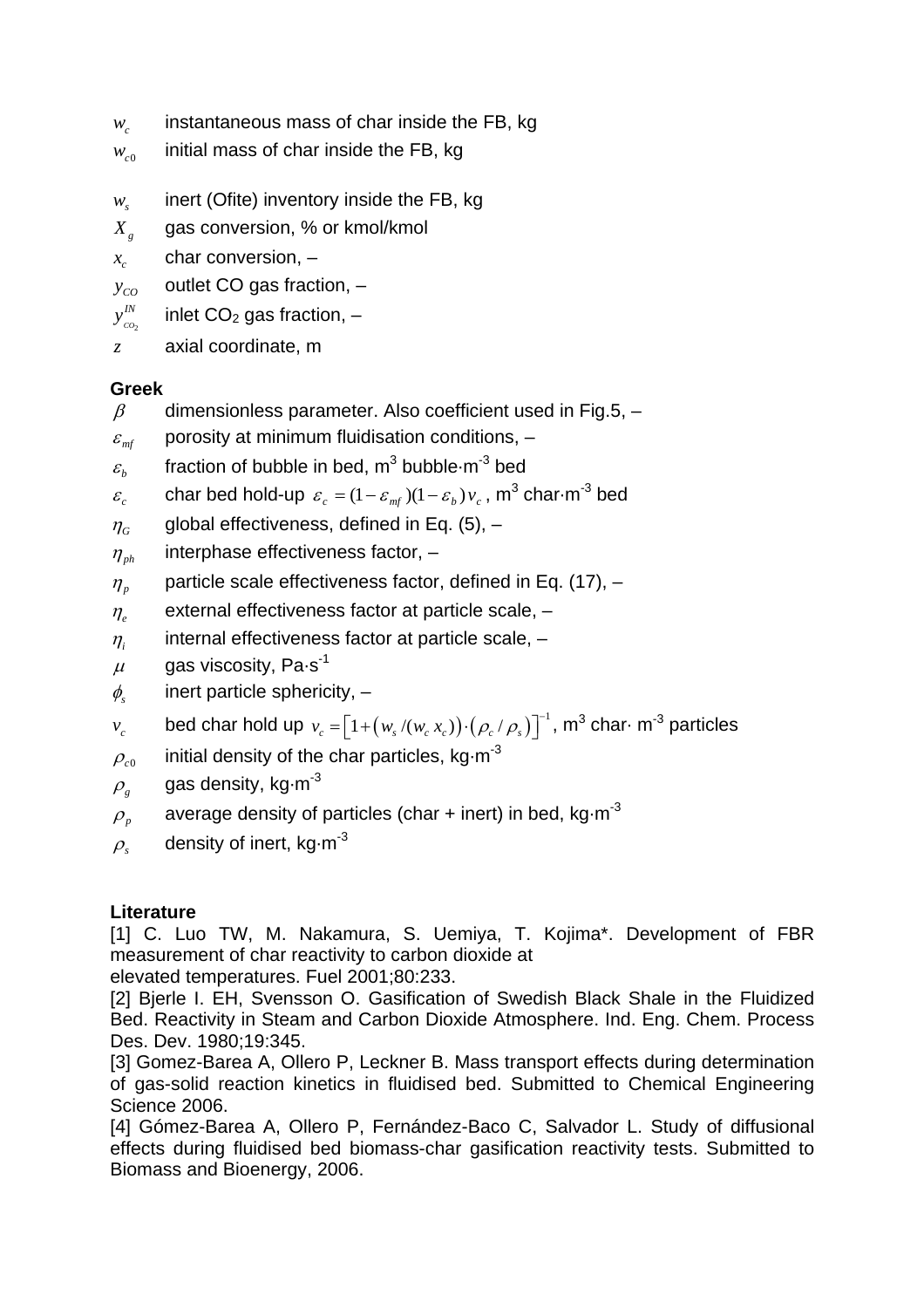

**Figure 1: (a)**  $\eta_{ph}$  vs.  $X_{g}/N_{a}$  for various n**. (b)**  $N_{a}$  vs. NTU for various  $\beta$ 



**Figure 2:** Experimental gas conversion curves for various tests at  $p_{CO2} = 0.20$  bar.



Figure 3: Effectiveness factors vs. char conversion for the tests at (T= 900°C, p<sub>co2</sub>=0.20 bar) (a) case:  $d_{p1}$ =0.75 mm. (b)  $d_{p2}$ =2.1 mm.